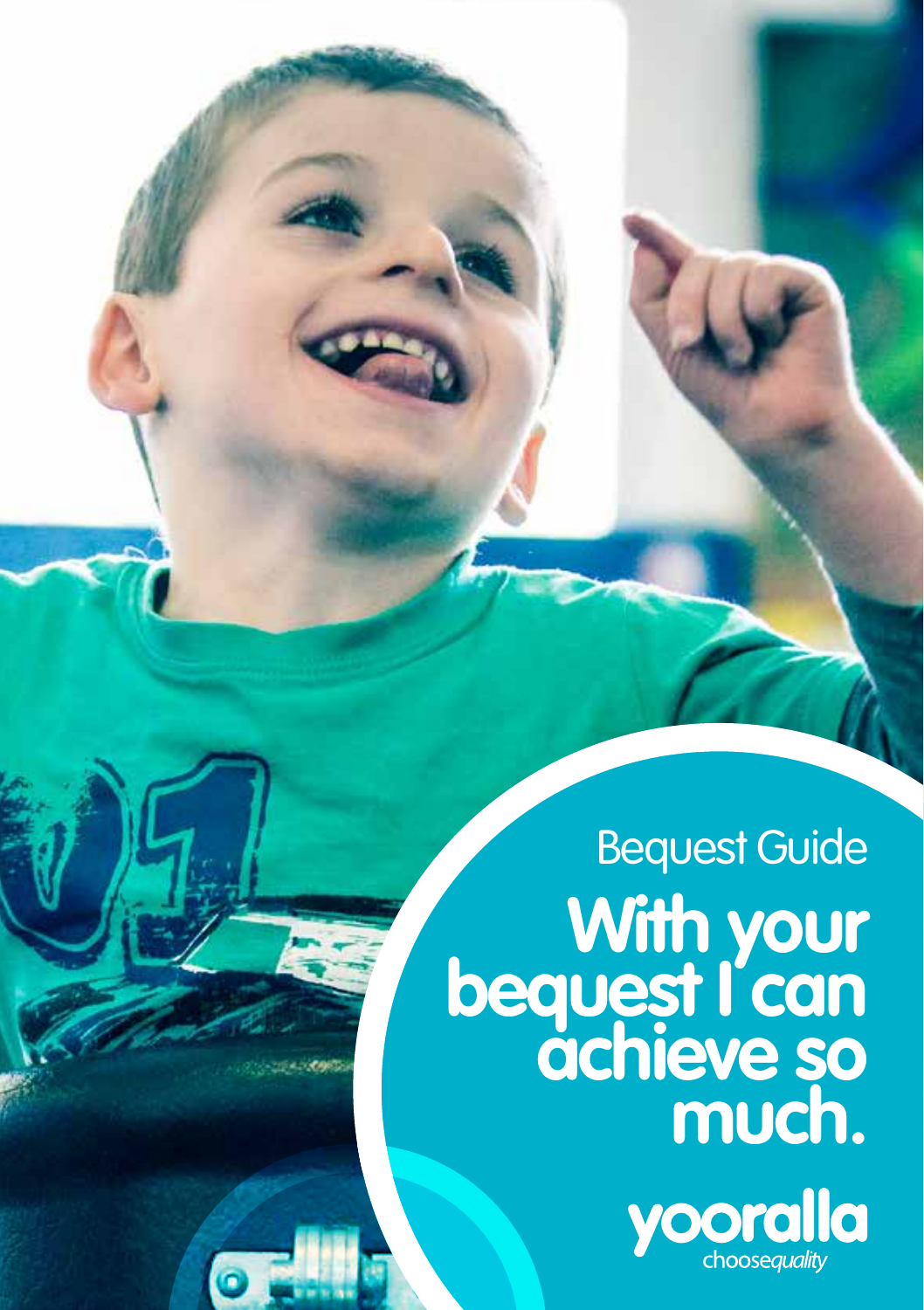## **Our Vision**

A world where people with disability are equal citizens.

## **Our Mission**

To provide quality, sustainable and flexible services that uphold human rights and create opportunities, empowering individuals to live the life they choose.

## **Education**

Established in 1918, Yooralla is one of Australia's largest and most proactive organisations working to support people with disability to live independent and fulfilling lives. Yooralla values the right of every person, irrespective of age, gender, financial circumstance or level of disability, to access high-quality services that will allow them to achieve their goals.

Yooralla's services are developed in partnership with people with disability and in many cases, their families and carers. We provide essential services for people of all ages and disability, regardless of whether a person is born with or acquires a disability as the result of accident, ill health or age.

Our services cover every aspect of living, both practical and aspirational. We provide a range of accommodation alternatives, respite, in-home support, therapy, attendant care, specialised equipment, employment, recreation, information, education and training, and practical skills for daily living. Yooralla's success is driven by a diverse community of professional, support staff and volunteers dedicated to empowering people to achieve the outcomes that they desire.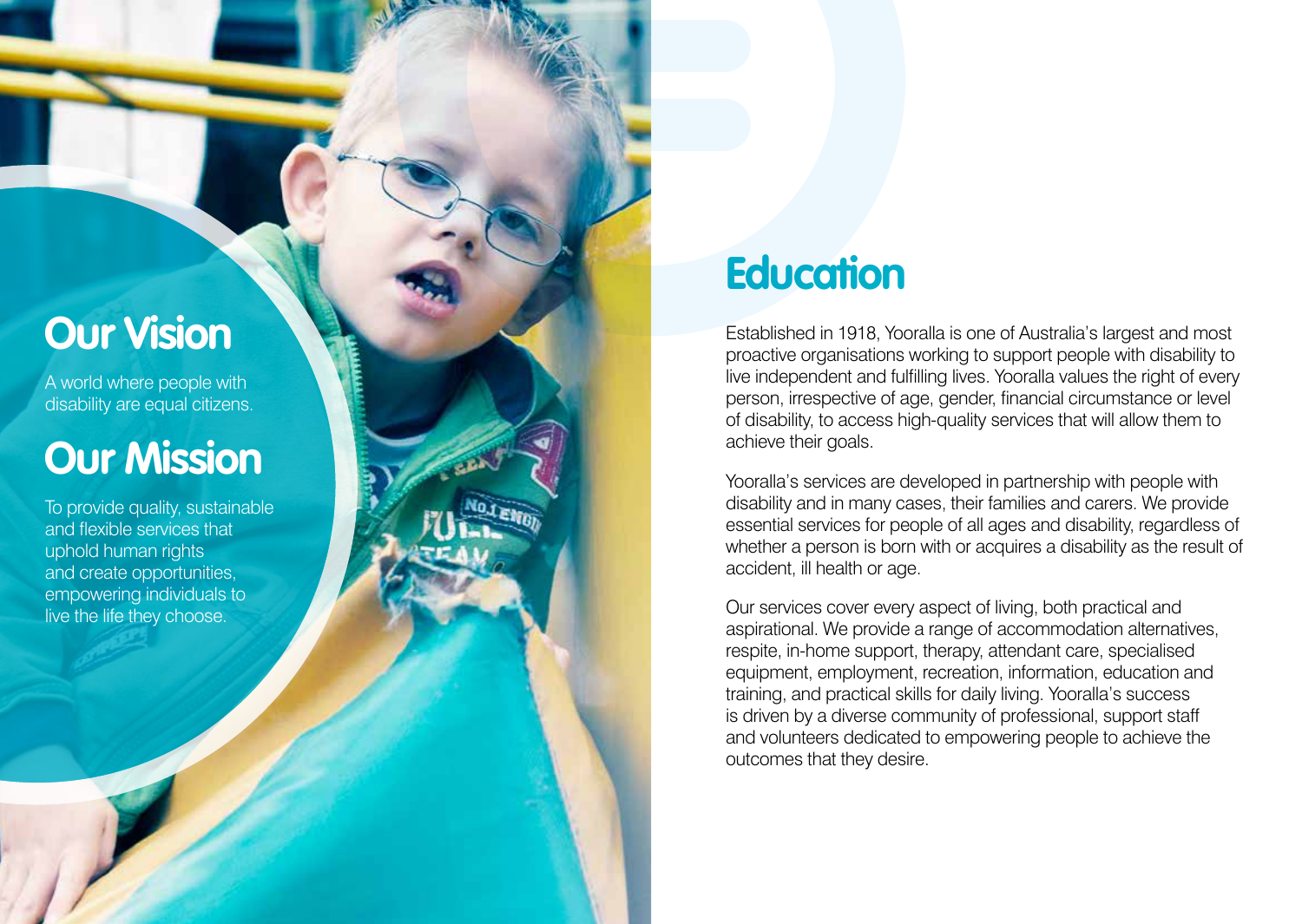**Your will, your way.**

## **Importance of a will.**

A will is a document that states how you would like your assets to be distributed after you die. Passing on your assets is one of the most personal and significant decisions you can make, and yet, nearly 50 percent of Australians don't have a will in place.

## **Why is a legal will important?**

Having a clearly-written, up-to-date, legal will is important for a number of reasons. It can:

- ensure the right people are provided for when you die
- enable your assets to be distributed according to your wishes
- eliminate disagreements among those who expect to benefit from your estate
- help those who are responsible for managing your estate understand how you would like your affairs managed
- enable your estate to be settled quickly.

The absence of an up-to-date will can leave your estate open to dispute and litigation, which can be a difficult situation for everyone involved.

This bequest guide is intended to help answer your questions about wills and leaving a bequest to Yooralla, and includes information such as:

- what Yooralla can achieve with your bequest
- different types of bequests
- bequest wording
- a will checklist
- how to include a bequest to Yooralla
- testimonials
- a response form.

This guide does not substitute or replace the advice of legal professionals. It is important to seek the guidance of a qualifed solicitor or trustee when making your will.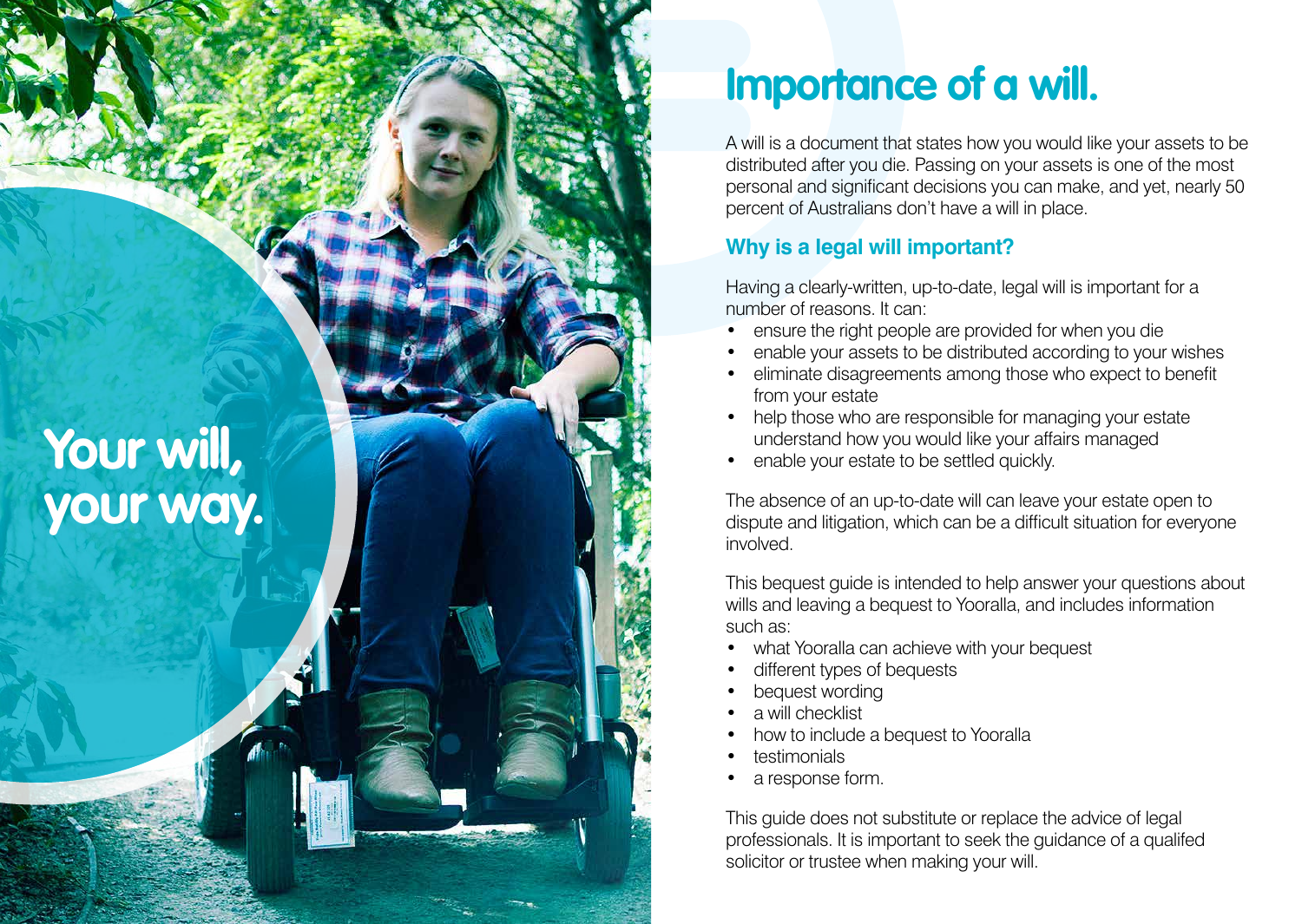# **Supporting families.**

## **What Yooralla can achieve with your bequest.**

A bequest to Yooralla in your will ensures that we can continue to deliver essential services and programs to people with disability and their family.

Your bequest will help Yooralla support people with disability to live independent and fulfilling lives long after your lifetime. Bequests help us to support people with disability to do everyday things like communicate, increase mobility, enjoy education, employment and living independently.

The best way to help is to make a bequest 'for general purposes'. Your gift can then be used where it's needed most.

If you would prefer your gift be used for a specific purpose, please contact us so we can ensure your wishes are met.

A bequest to Yooralla leaves a lasting legacy, helping to support and improve the lives of thousands of people with disability for decades to come.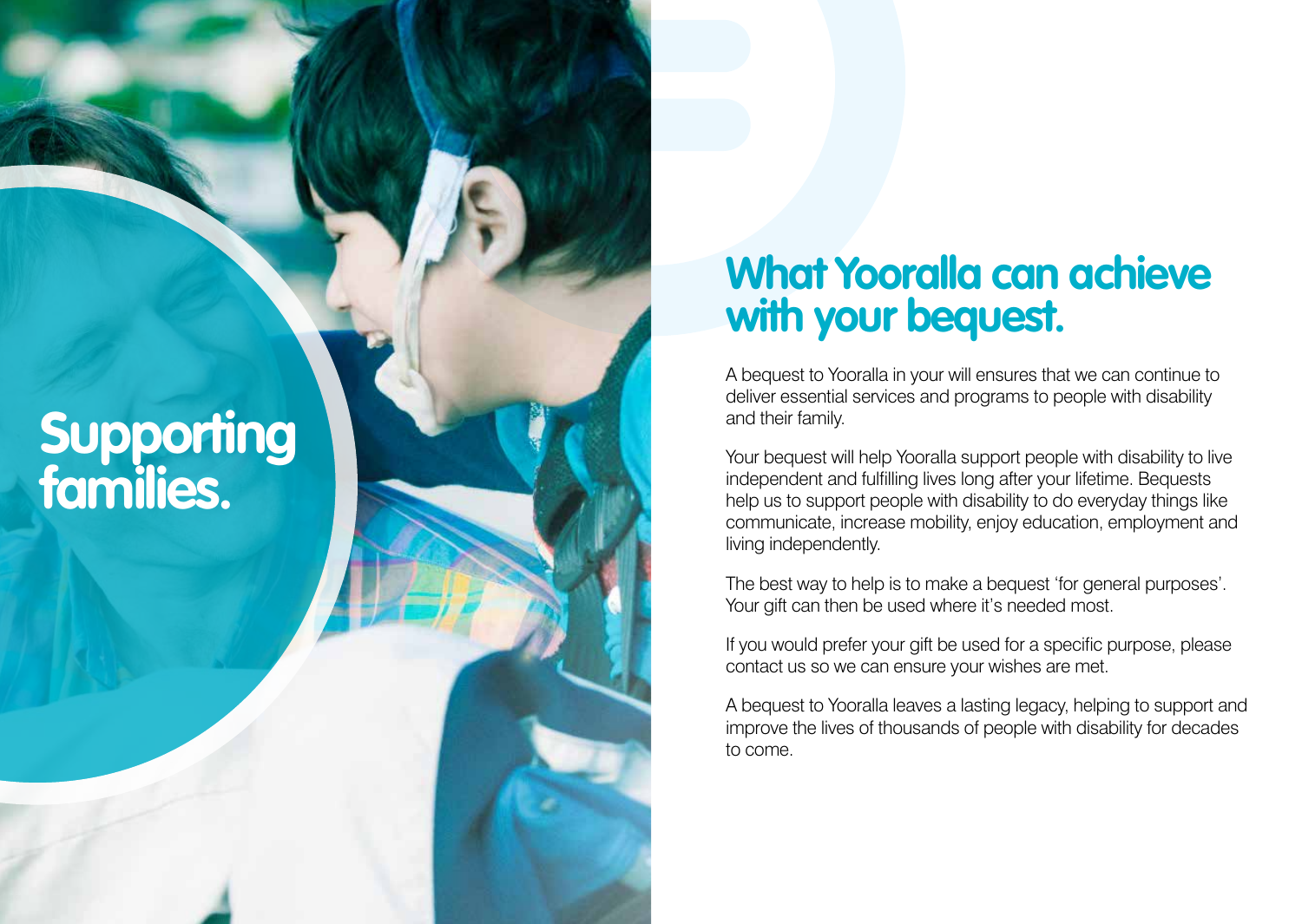# **Achievement.**

## **Different types of bequests.**

There are many ways to leave a gift to Yooralla while still caring for your own family.

Leaving a bequest is simple. Anyone can include a bequest in their will, which may take one of several forms:

- 1. Whole of your estate.
- 2. Residual after family and friends are provided for, the remainder can be left as a bequest.
- 3. Percentage a percentage of the estate could be left as a bequest.
- 4. Asset a specific asset, such as property or shares could be left as a bequest.
- 5. Cash amount a specific cash amount can be left as a bequest.
- 6. Living bequest instead of leaving a gift in your will, you can give it in your lifetime.

Most importantly, remember to review your will every few years to ensure it still reflects your current wishes and keep a copy of your will in a safe location.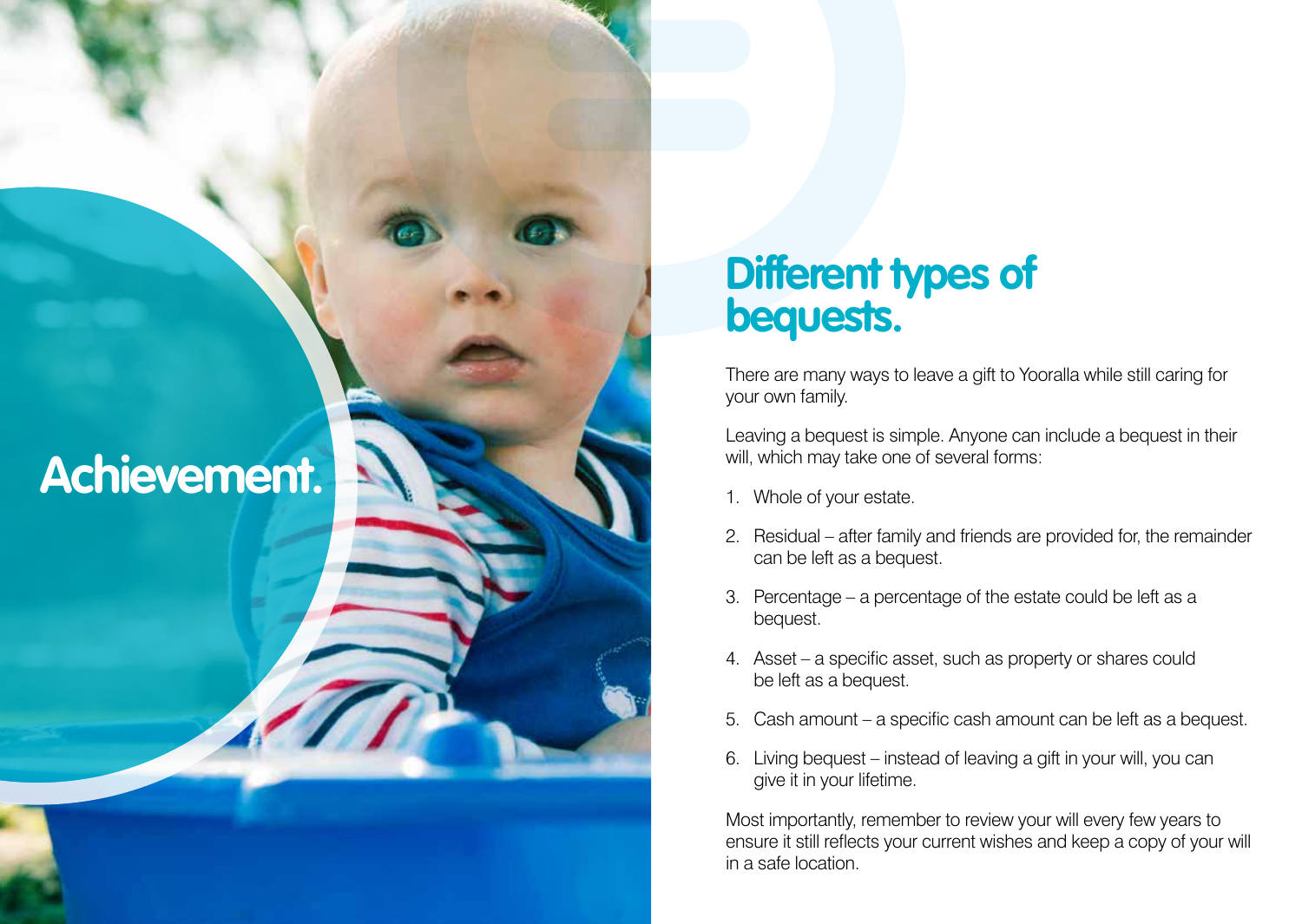# **Independence.**

# **Your will checklist.**

Preparing a will provides peace of mind knowing your estate is in order.

**1.** List the names and contact details of all your intended beneficiaries:

Family Friends Charity

- **2.** List relevant information about your assets, for example:
	- real estate, your own home and investment properties
	- bank accounts record all relevant account information
	- life insurance policies
	- superannuation
	- shares
	- bonds or debentures
	- cars, caravan or boat
	- furniture, household, personal items
	- iewellery
	- collections, artworks, stamps, coins, model cars and trains overseas assets.
- **3.** Make a list of how you want to distribute your assets, intended beneficiaries, the amount, percentage or residue of your estate.
- **4.** Contact a solicitor or trustee to arrange your will to be written or updated.

**For further information, please contact Yooralla's Bequest Manager on 1800 666 010 for a more detailed brochure and a personal record book to list your estate details in full.**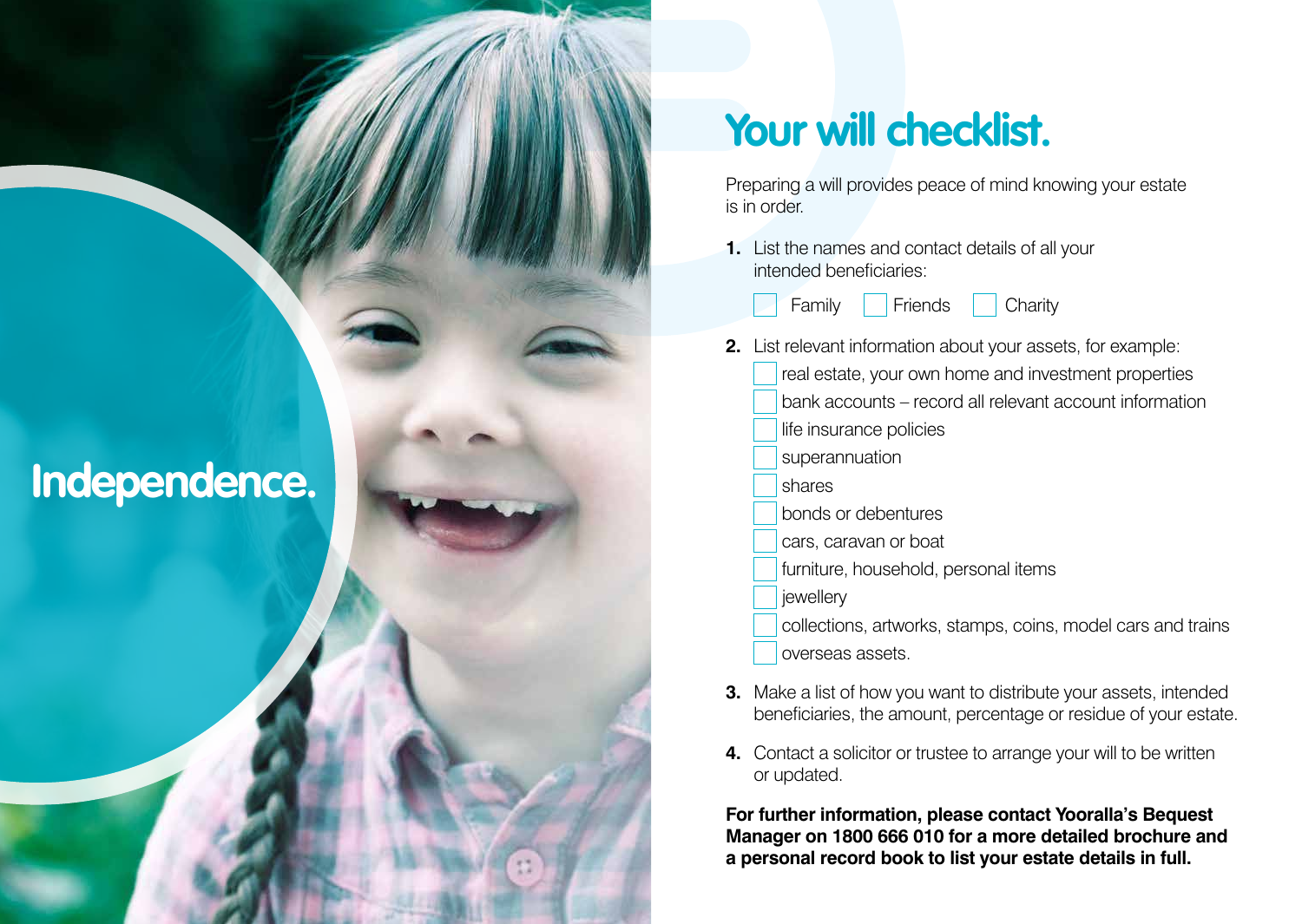# **Choices.**

## **A bequest to Yooralla.**

How to include Yooralla in your will.

Once you have decided on the type of bequest you would like to make, we suggest you visit a solicitor or trustee.

As a guide the following wording may be used in your will:

### **'I give to Yooralla ABN 14 005 304 432**

#### **(Please insert the appropriate statement)**

- **• The whole on my estate**
- **• Percentage of my estate**
- **• The residue or percentage of my estate**
- **• The sum of \$**

### **free of any relevant duties or taxes for its general purposes. The official receipt of the organisation shall be full and sufficient discharge of my bequest.'**

If you intend to leave a bequest to Yooralla, it would be our preference that you inform us, so we can take the opportunity to thank you and keep you up to date with our work.

However, you may ask your solicitor to inform us on your behalf, your confidentiality will be respected.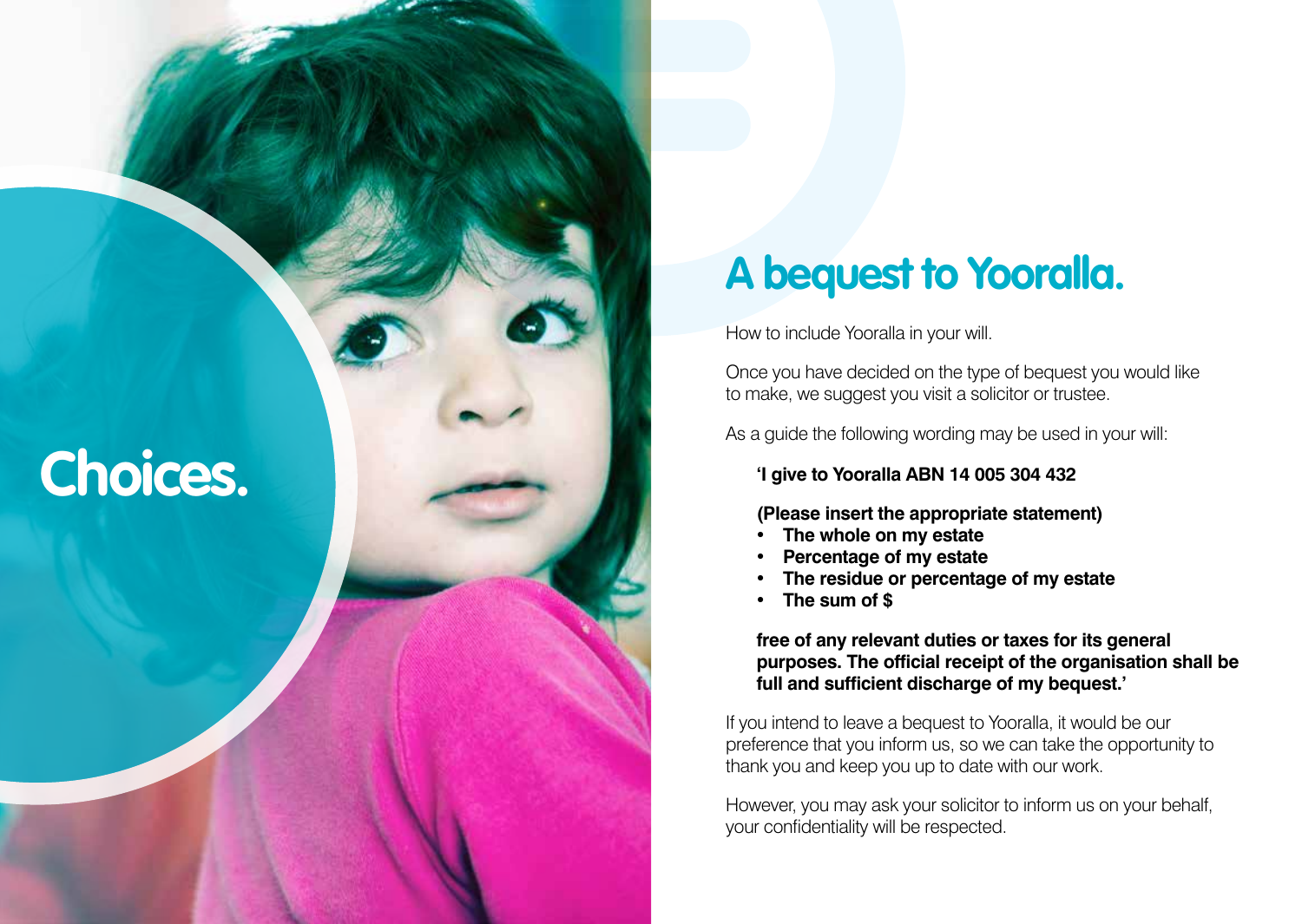**On Tuesday morning, eight families are gathered in a toy-filled room. Zaineb is sitting with her mother Ammoun, singing along to some of her favourite nursery rhymes. "Zaineb loves music," says Ammoun.**

## **Be inspired by the people we support.**

### **Zaineb Houssien**

Zaineb was born with a rare bone disease and underwent a bone marrow transplant at five months old. Zaineb was in isolation for six months after her transplant, which was successful, but she was left with a physical disability and severe visual impairment. At the age of one, Zaineb was unable to sit and, following a referral from her oncologist, started working with Yooralla occupational therapists and physiotherapists.

"The staff have been excellent and really helpful — particularly when organising equipment," says Ammoun.

Now five, Zaineb is learning how to walk. Ammoun sees Zaineb's physical development as a sign of her strength and determination.

 "She wants to walk — you can see it. Our family's next goal is to see her walk unassisted," says Ammoun.

Every week, Ammoun and Zaineb come to Glenroy to attend MyTime, a Yooralla group that provides support for parents and carers of children with disability or chronic medical conditions. As one of Yooralla's play assistants runs a session with the children, carers gather to socialise and get information about the services and support in their area.

This focus on carers is what makes MyTime unique, and it's something Ammoun appreciates.

 "I fit in at MyTime," says Ammoun. "The other parents are more understanding because they know what you're going through."

Zaineb will start at Glenroy Specialist School next year. When she does, Ammoun and Zaineb will no longer attend MyTime. Ammoun is excited about this new chapter, knowing that the relationships they've formed with other families, as well as their relationship with Yooralla, will continue into the future.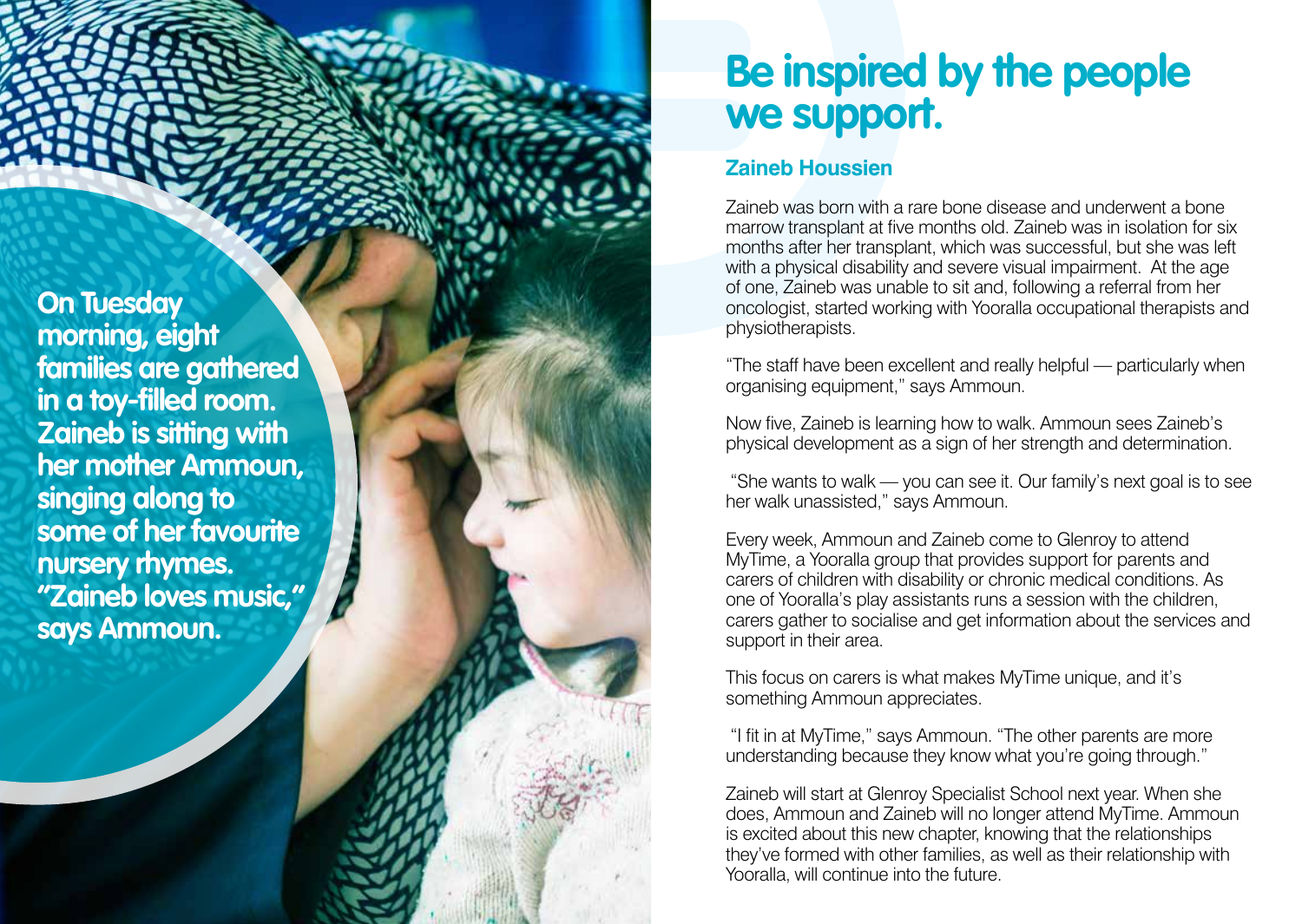**A bequest to Yorralla is a personal gift of great importance and a lasting legacy supporting people with disability.**

## **Contact us**

If you have already arranged to leave a gift in your will to Yooralla, please let us know as we would like to thank you personally.

If you are considering leaving a bequest to Yooralla in your will or if you would like to talk about what is involved, please contact our Bequest Manager on 1800 666 010. Alternatively, please complete this form and return to:

**Yooralla PO Box 200 Flinders Lane Victoria 8009**

- I have already included Yooralla in my will
- I intend to include Yooralla in my will
- I would like you to contact me to discuss leaving a bequest
- Please send me more information about leaving a bequest.

| Title   | Given Name |        | Last Name |       |
|---------|------------|--------|-----------|-------|
| Address |            |        |           |       |
| Suburb  |            |        | Postcode  | State |
| Phone   |            | Mobile |           |       |
| Email   |            |        |           |       |

All communications are in the strictest confidence. Yooralla respects your privacy and honours your gift with the care, sensitivity and respect it deserves.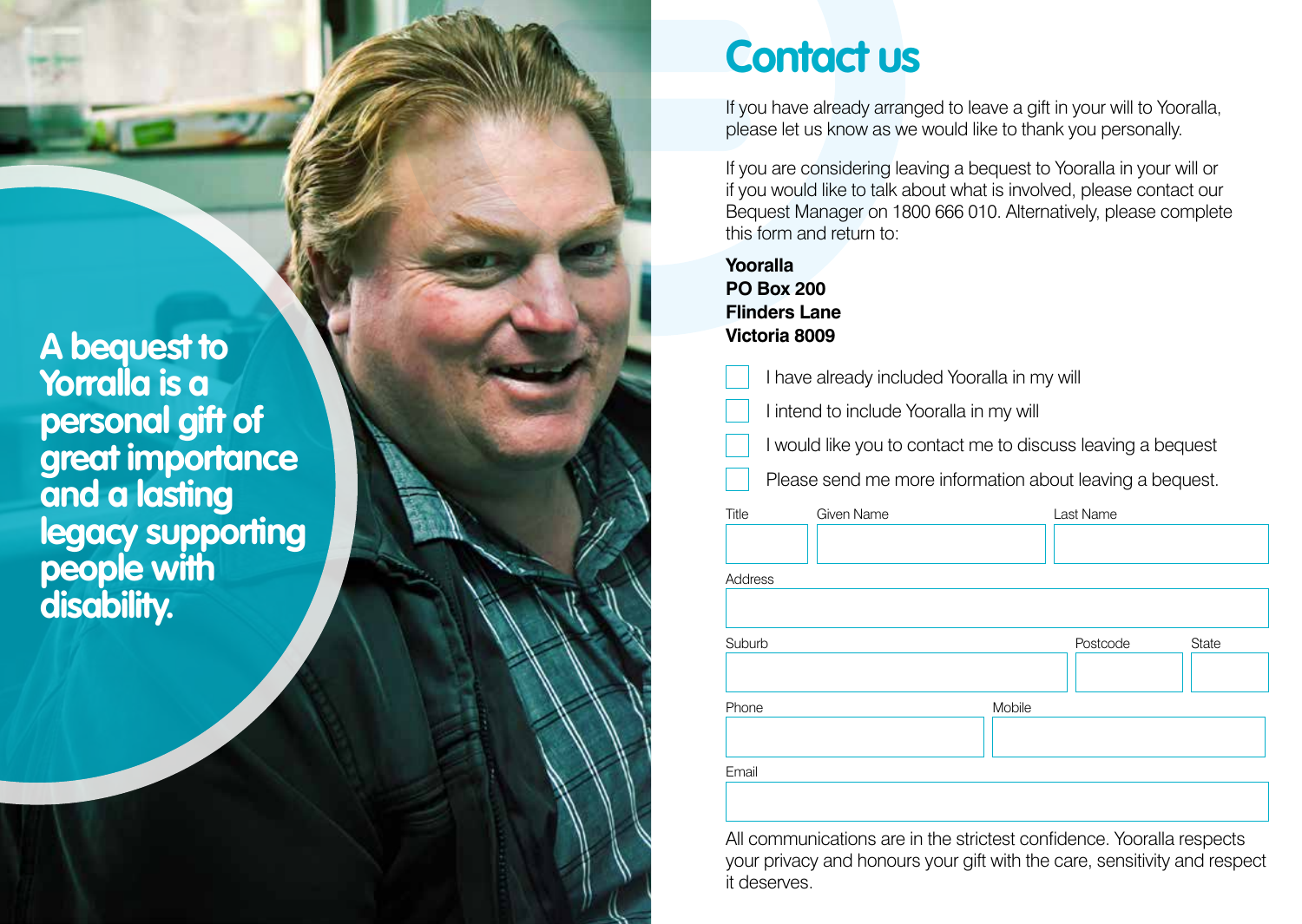**'A world where people with disability are equal citizens'.**